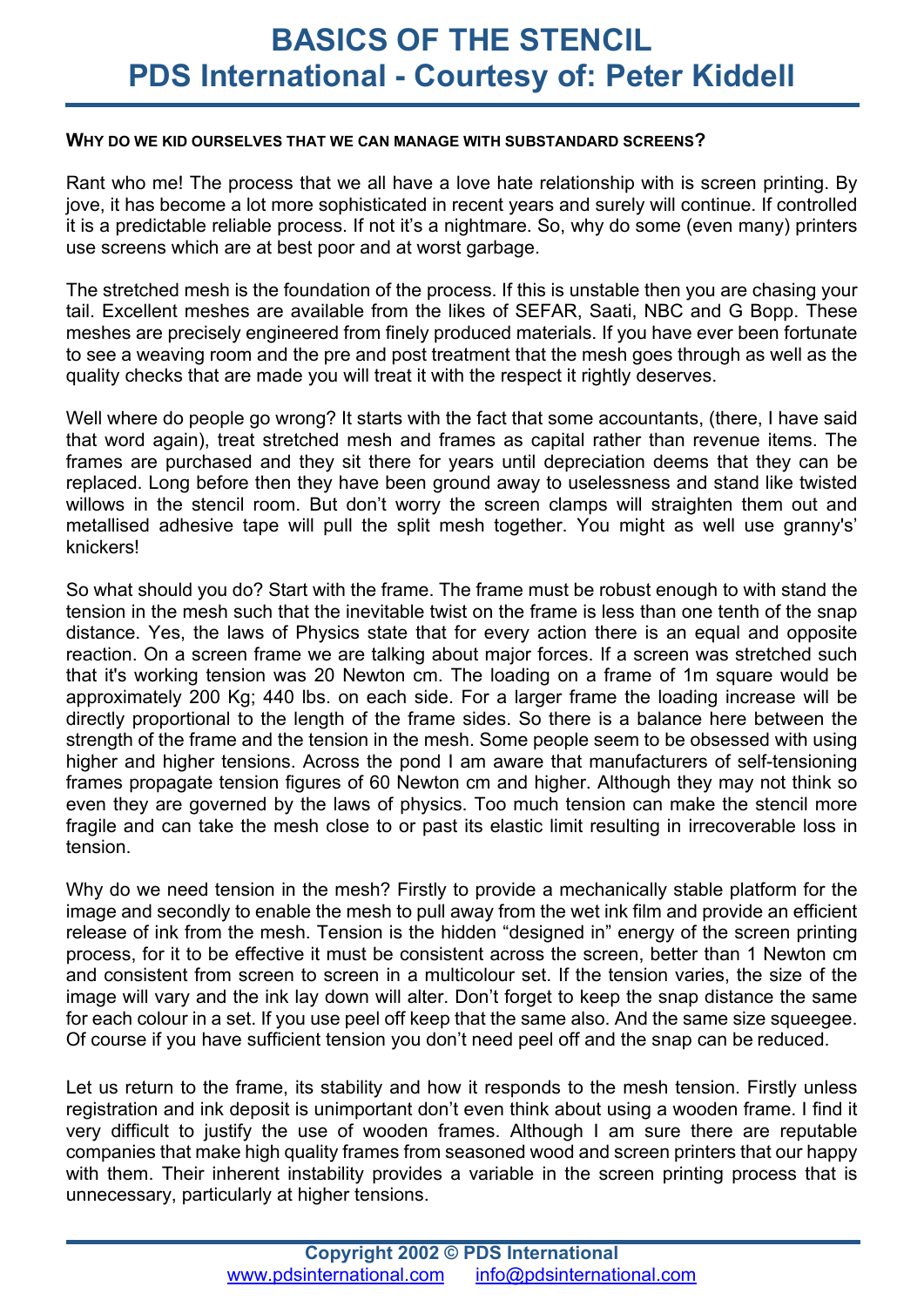# **BASICS OF THE STENCIL PDS International - Courtesy of: Peter Kiddell**

Aluminium alloy provides the most suitable material. There are different profiles available in the market, but the key issue is how flat they remain when under working tensions. If your supplier cannot tell you the how a given frame will perform in terms of deformation then they probably do not understand frames. Frames are normally extrusions, however those in the electronics industry are often castings, the CD industry uses flat steel.



## **TYPICAL FRAME PROFILES**

The question is what amount of frame distortion is acceptable. A simple rule is if you are trying to print close tolerance work and you can see it at a glance, it is likely to be too much. The side bow is an indication that the frame beam is twisted (out of flatness). This twisting effects the off contact distance. The change in off contact (out of flatness) is typically 1/5 of the amount of the bow or arch. How this will effect the print quality will be dependent on the target off contact distance. For most applications a variation of 10% of off contact will not be a major problem. However with higher tensions and small off contact distances this twisting (out of flatness) can be disastrous. It will effect the amount of ink laid down, alter the size of the image and over stress the mesh. It is the flatness of the frame when stretched to the desired tension that is a key parameter.

### **TENSION**

I think it is fair to say that the industry historically has been treated very shabbily when it comes to the issue of providing meshes stretched to a desired tension consistently. It has been so bad that the tension of incoming stretched mesh has not been measured by the user and the supplier has relied on this to provide mesh tensions that were in tolerance more by accident than design. It is impossible to estimate what the cost to the industry has been but I am aware of companies who were losing 20% of their production capacity and creating thousands of pounds a month in rejects because of it. We are talking millions of pounds across the industry. This is simply outrageous! However you cannot just blame the suppliers, if some printers are daft enough to accept poor quality stretched screens and always go for the cheapest, whose fault is it?

So what do you do? You decide what tension you need set a tolerance, agree it with your supplier and measure it. If the stretched screens are out of tolerance when they arrive send them back. The instrumentation you need is at minimum a mechanical Tensiometer covering your working range. It should be regularly calibrated and checked against your suppliers' instruments, costs start at £250.00.